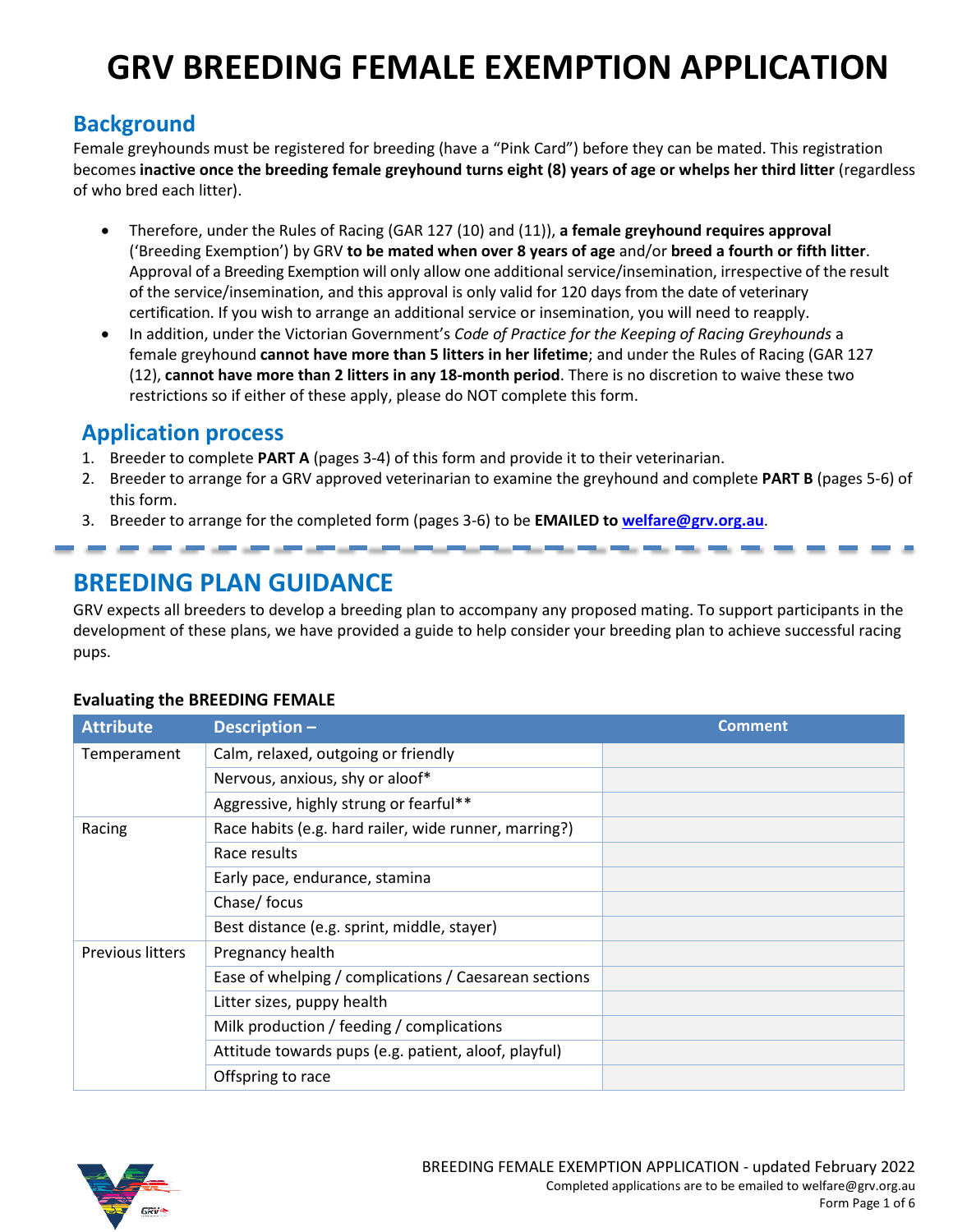#### **Evaluating the SIRE**

| <b>Attribute</b>        | <b>Description</b>                                 | <b>Comment</b> |
|-------------------------|----------------------------------------------------|----------------|
| Temperament             | Calm, relaxed, outgoing or friendly                |                |
|                         | Nervous, anxious, shy or aloof                     |                |
|                         | Aggressive**, highly strung or fearful             |                |
| Racing                  | Race habits (e.g. hard railer, wide runner)        |                |
|                         | Race results (e.g. city class, country class, mix) |                |
|                         | Early pace, endurance, stamina                     |                |
|                         | Chase/ focus                                       |                |
|                         | Best distance (e.g. sprint, middle, stayer)        |                |
| <b>Previous litters</b> | Litter sizes                                       |                |
|                         | Offspring to race                                  |                |

*\*Timid, anxious and fearful females excrete stress hormones which can affect the resilience of pups.*

*\*\* Inherited from the sire.* 

For more information on evaluating please visit https://greyhoundcare.grv.org.au/breeding/successful-breeding/

#### **Litter Management**

In addition, your breeding plan should consider important aspects of whelping, rearing and educating the litter and, if you will not be fulfilling those functions, whether chosen individuals are suitable to support you and the pups to a successful racing career. To help you consider this, the following questions should be reviewed.

- 1. Does the whelper have code compliant adequate whelping space and experience in whelping?
- 2. Does Whelper have socialisation and enrichment programs that promote racing success? \*
- 3. Does Rearer have a rearing yard for training and enrichment?
- 4. Does Rearer have socialisation and enrichment programs that promote racing success? \*
- 5. Does the Rearer include regular (at least once per week) socialisation with other breeds of dogs and unfamiliar people as part of their program? \*
- 6. Does the Rearer have suitable kennel facilities for transitioning pups to a kennel environment?
- 7. Does the Rearer have a Kennel Transition Program and good knowledge of the signs of abnormal behaviours to prevent the development of abnormal behaviours that could impact on racing and rehoming?
- 8. Does the Educator use positive reward training methods?

\* See https://greyhoundcare.grv.org.au/wp-content/uploads/2019/12/GRV-Socialising-for-Success-191219.pdf

#### **Notes:**

*Note: for convenience this form now includes two pages of guidance (pages 1-2) and incorporates the two previous separate application forms; the "Breeding Female Exemption Application" form (now pages 3-4 of this form) and the "Greyhound Breeding Female - Breeding Health and Fitness Certificate" (now pages 5-6 of this form).* 

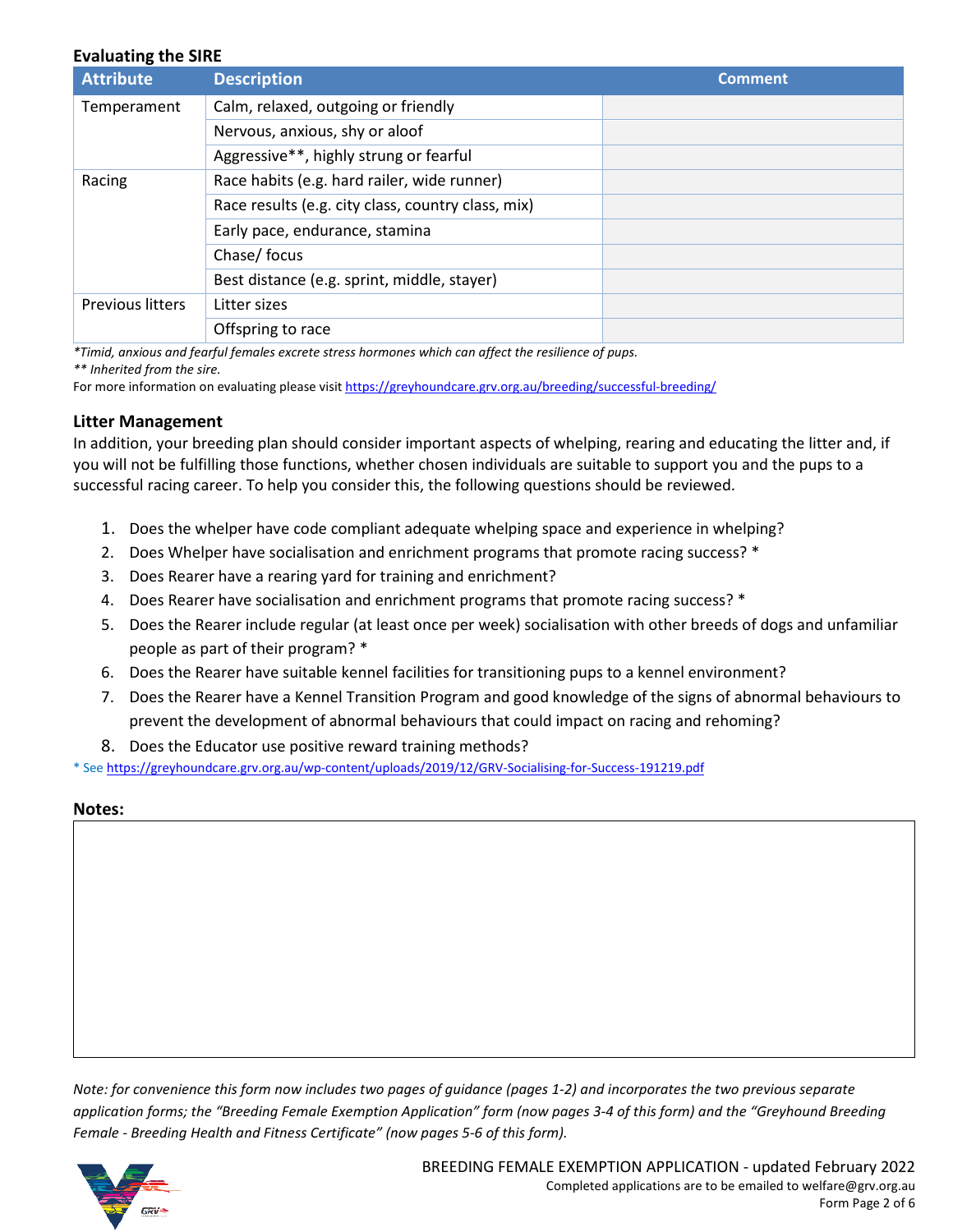# **PART A - BREEDING EXEMPTION APPLICATION FORM**

#### **To be completed by Breeder and provided to the veterinarian with blank PART B**

A completed copy of this whole document must be kept by the participant as part of their Greyhound Health Record and record keeping requirements under the *Code of Practice for the Keeping of Racing Greyhounds.* 

#### **DETAILS OF BREEDING FEMALE UNDER CONSIDERATION**

| Greyhound name   |     | Date of birth |  |  |
|------------------|-----|---------------|--|--|
| Microchip number |     | Ear brand     |  |  |
| Sire             | Dam |               |  |  |

#### **APPLICANT DETAILS (OWNER OR PERSON WITH AUTHORITY TO BREED)**

| Full name         |      |        | Member no |          |  |
|-------------------|------|--------|-----------|----------|--|
| Postal address    |      |        |           |          |  |
| Suburb            |      |        |           | Postcode |  |
| Telephone numbers | Home | Mobile |           |          |  |
| Email address     |      |        |           |          |  |

#### **PREMISES AT WHICH BREEDING FEMALE WILL BE WHELPED**

| Property owner name |          |  |
|---------------------|----------|--|
| Kennel address      |          |  |
| Suburb              | Postcode |  |

#### BREEDING MANAGEMENT **(All fields must be completed)**

| Service type (circle all relevant) | Natural mating |         | Surgical AI | TCI |
|------------------------------------|----------------|---------|-------------|-----|
| Semen type (circle all relevant)   | Fresh          | Chilled | Frozen      |     |
| Proposed sire:                     |                |         |             |     |
| Reason for choosing sire:          |                |         |             |     |
| Who will whelp the litter:         |                |         |             |     |
| Who will rear the litter:          |                |         |             |     |
| Who will educate the litter:       |                |         |             |     |

#### *PRIVACY POLICY*

and disclosure of that information as well. You do not have to supply GRV with personal information about you but, if you do not do so, your application may be<br>Breeted!NG COSTS (All fields must be completed) *Greyhound Racing Victoria ABN 76 642 748 029 (GRV) understands the importance of your personal information and its privacy and is committed to ensuring the privacy of your personal information. By signing this document, you consent to GRV collecting, using, holding and disclosing personal information about you in the manner set out in GRV's Privacy Policy. By signing this document, you also consent to GRV sending documents to you electronically. GRV may seek and obtain further personal information (including sensitive information) about you during our dealings with you. The terms of this consent apply to the collection, use, holding rejected.* 

Estimated sire cost: \$



BREEDING FEMALE EXEMPTION APPLICATION - updated February 2022 Completed applications are to be emailed to welfare@grv.org.au Form Page 3 of 6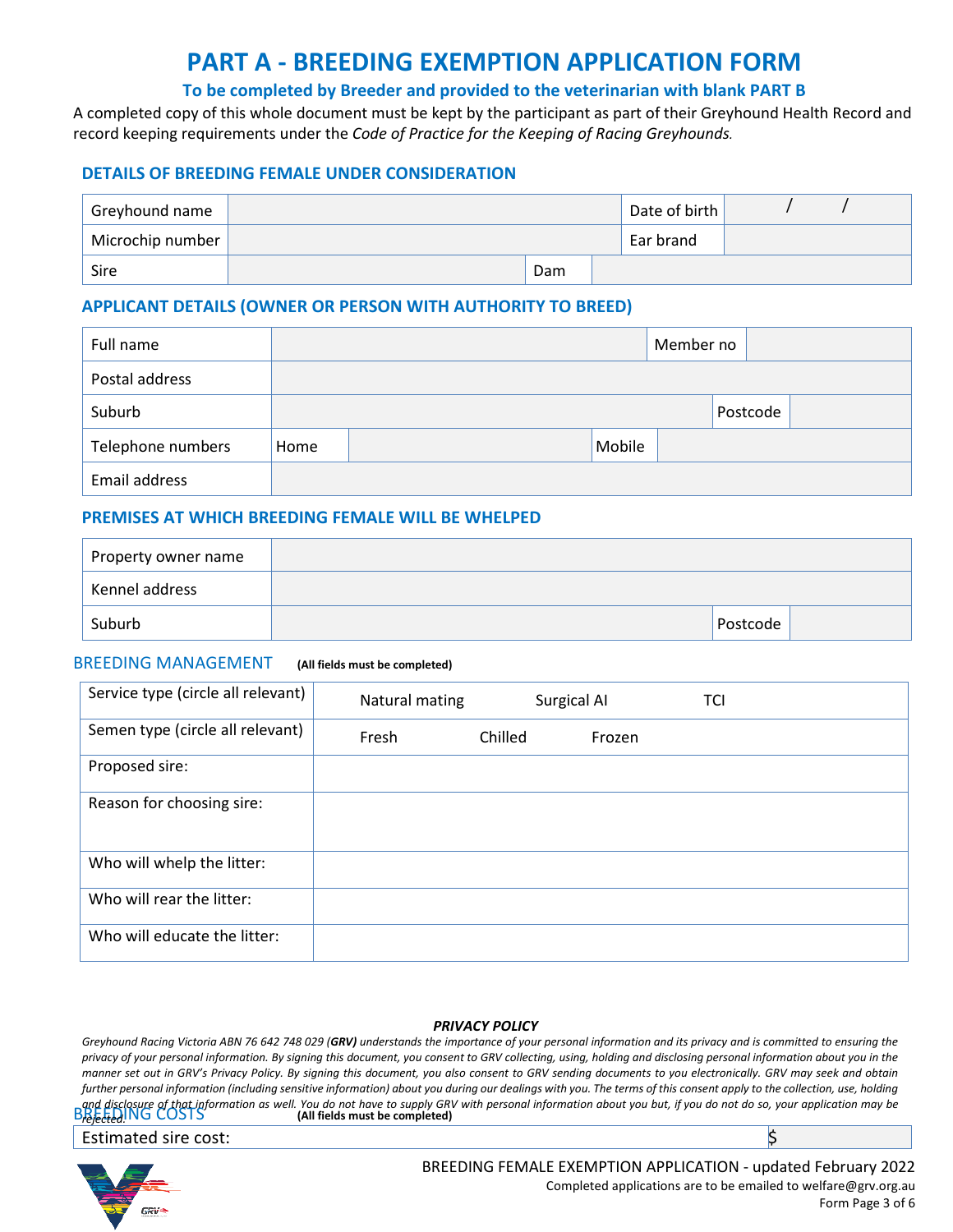| <b>Estimated veterinary costs</b><br>Pre-mating health check and progesterone test(s)/swab(s)<br>$\bullet$<br>Insemination fees<br>$\bullet$<br>Birth support (e.g. caesarean section)<br>$\bullet$<br>Post-whelping 6-8 week check-up<br>$\bullet$<br>6-8 week pup vaccinations**<br>$\bullet$ |  |
|-------------------------------------------------------------------------------------------------------------------------------------------------------------------------------------------------------------------------------------------------------------------------------------------------|--|
| Estimated whelping costs                                                                                                                                                                                                                                                                        |  |
| Estimated rearing costs**                                                                                                                                                                                                                                                                       |  |
| Estimated education costs**                                                                                                                                                                                                                                                                     |  |
| <b>Total estimated cost</b>                                                                                                                                                                                                                                                                     |  |

*\*\* for the purposes of this calculation assume there are 6 pups* 

**DETAILS OF PREVIOUS LITTERS BRED \* (All fields must be completed - if female has had less than 4 litters, write N/A across the relevant boxes)**

|                                                                                                                                   | Whelp<br>date | <b>Insemination</b><br>method (circle) | <b>Pups born</b><br>alive/dead | <b>Whelping</b><br>(circle) | No of<br>pups<br>named | No of<br>greyhounds<br>to start in a<br>race | No of<br>greyhounds<br>to win a race | No of<br>greyhounds<br>never raced |
|-----------------------------------------------------------------------------------------------------------------------------------|---------------|----------------------------------------|--------------------------------|-----------------------------|------------------------|----------------------------------------------|--------------------------------------|------------------------------------|
| <b>First</b><br>litter                                                                                                            |               | Natural / Surgical AI /<br><b>TCI</b>  |                                | natural<br>caesarian        |                        |                                              |                                      |                                    |
| Describe any events at or after birth<br>that may have impacted on the<br>successful outcome for the litter or<br>breeding female |               |                                        |                                |                             |                        |                                              |                                      |                                    |
| Second<br>litter                                                                                                                  |               | Natural / Surgical AI /<br><b>TCI</b>  |                                | natural<br>caesarian        |                        |                                              |                                      |                                    |
| Describe any events at or after birth<br>that may have impacted on the<br>successful outcome for the litter or<br>breeding female |               |                                        |                                |                             |                        |                                              |                                      |                                    |
| <b>Third</b><br>litter                                                                                                            |               | Natural / Surgical AI /<br><b>TCI</b>  |                                | natural<br>caesarian        |                        |                                              |                                      |                                    |
| Describe any events at or after birth<br>that may have impacted on the<br>successful outcome for the litter or<br>breeding female |               |                                        |                                |                             |                        |                                              |                                      |                                    |
| <b>Fourth</b><br>litter                                                                                                           |               | Natural / Surgical Al /<br><b>TCI</b>  |                                | natural<br>caesarian        |                        |                                              |                                      |                                    |
| Describe any events at or after birth<br>that may have impacted on the<br>successful outcome for the litter or<br>breeding female |               |                                        |                                |                             |                        |                                              |                                      |                                    |

*Where last litter was whelped in the last 12 months, evidence (certificate or clinical notes) of a post-whelping veterinary check must be provided with this application.* 

### **DECLARATION**

I declare that the particulars contained above are true and correct and that I understand it is a serious offence under the Rules of Racing to make a false declaration and/or provide false or misleading information at any time to GRV. I agree at all times to observe and be bound by the Rules of Racing and all other applicable rules, laws and legislation in force from time to time and all decisions and directions by GRV that it is empowered to make or give. I will advise GRV if there is any change in the particulars in this application.

| <b>Applicant name</b>      | Member no   |  |
|----------------------------|-------------|--|
| <b>Applicant signature</b> | <b>Date</b> |  |

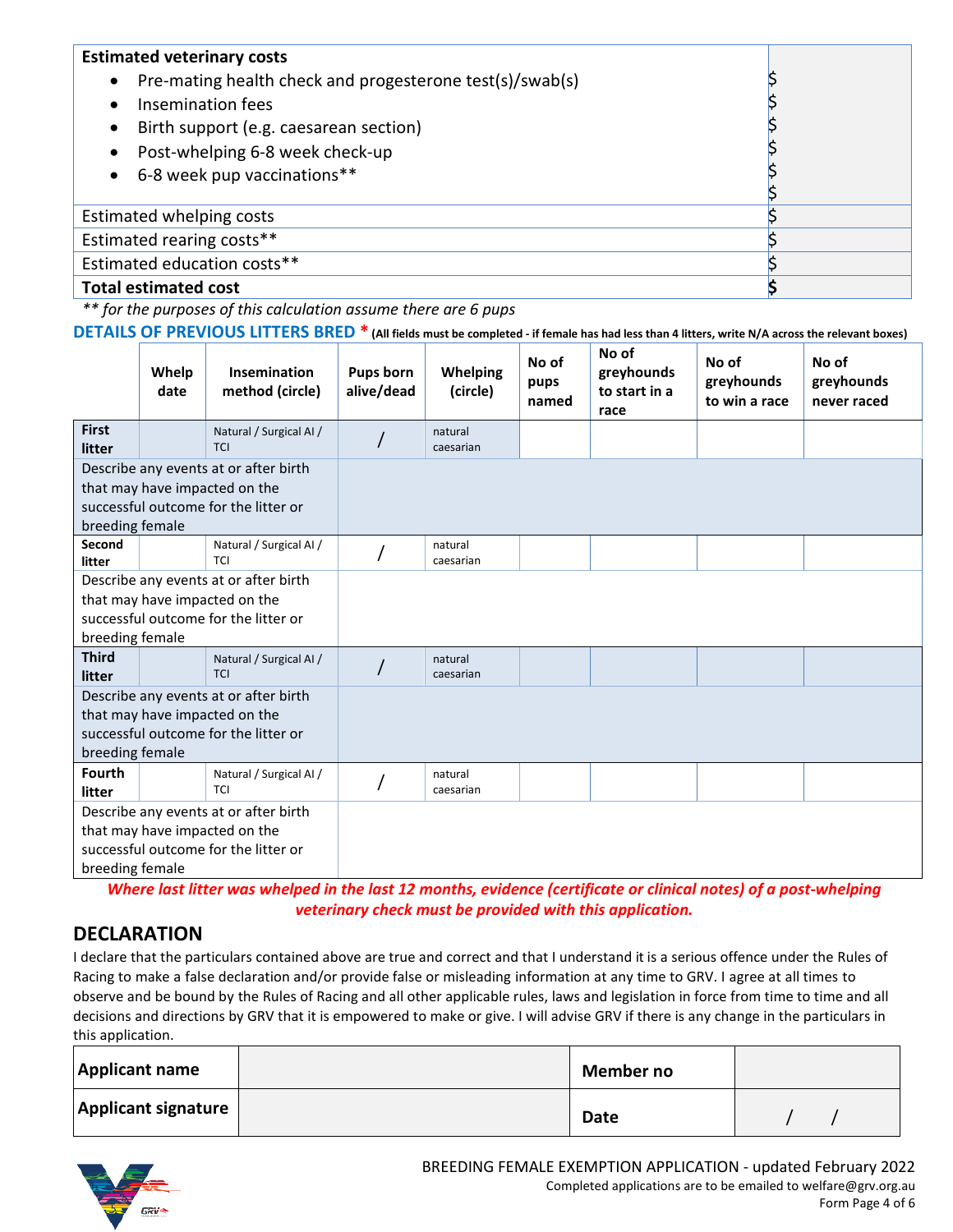# **PART B - VETERINARY BREEDING HEALTH ASSESSMENT CERTIFICATE**

**To be completed by a GRV Approved Veterinarian** 

### **1. Details of breeding female greyhound**

| Greyhound name     |              |  | Date of birth          |  |  |
|--------------------|--------------|--|------------------------|--|--|
| Microchip number   |              |  | Ear brand              |  |  |
| Vaccination status | Next C3 due: |  | Next Kennel Cough due: |  |  |

### **2. Reproductive history**

#### **Has the breeding female previously experienced?**

|                                    | <b>YES</b> | <b>NO</b> | <b>Comments: If NO, please describe</b><br>Include recovery from surgery and any uterine issues/surgical healing |
|------------------------------------|------------|-----------|------------------------------------------------------------------------------------------------------------------|
| Normal oestrus patterns            |            |           |                                                                                                                  |
| Ease of conception                 |            |           |                                                                                                                  |
| Normal gestation period            |            |           |                                                                                                                  |
| Normal passage of foetal membranes |            |           |                                                                                                                  |

Is the information provided in Table 2 based on review of the female's clinical history or information provided by the person presenting the greyhound:

**Clinical history** ☐ **Participant information** ☐

### **3. General Physical Examination**

For the purposes of this certificate of breeding health it is not a requirement to conduct clinical pathology, diagnostic imaging, or further internal investigations to determine general breeding health. However, it is at the discretion of the veterinarian whether further diagnostic investigation is warranted, based on the initial findings of this broad examination and the female's reproductive history, prior to certifying fitness to breed. Where further investigations have taken place then the results of these investigations should be provided attached to this document and submitted with this application.

| <b>General Health Status</b>                                                                    | Good           | <b>Moderate</b> | Poor     | <b>Comments</b> |
|-------------------------------------------------------------------------------------------------|----------------|-----------------|----------|-----------------|
| a) Physical body condition                                                                      |                |                 |          |                 |
| b) Teeth and gums                                                                               |                |                 |          |                 |
| c) Temperament: fearful, timid,<br>aggressive, aloof or calm, relaxed,<br>outgoing and friendly | Please detail: |                 |          |                 |
|                                                                                                 | <b>Normal</b>  |                 | Abnormal | <b>Comments</b> |
| d) Eyes                                                                                         |                |                 |          |                 |
| e) Head                                                                                         |                |                 |          |                 |
| f) Limbs                                                                                        |                |                 |          |                 |
| g) Heart auscultation                                                                           |                |                 |          |                 |
|                                                                                                 |                | Heart rate      | bpm      |                 |
| h) Mucous membranes and capillary<br>refill time                                                |                |                 |          |                 |
| i) Abdominal palpation                                                                          |                |                 |          |                 |
| j) Feet                                                                                         |                |                 |          |                 |
| k) Gait and soundness                                                                           |                |                 |          |                 |
| I) Skin                                                                                         |                |                 |          |                 |
| m) Tail                                                                                         |                |                 |          |                 |
| n) Mammary glands                                                                               |                |                 |          |                 |
| o) Vulval conformation                                                                          |                |                 |          |                 |
| p) Vulval discharge (if present)                                                                |                |                 |          |                 |